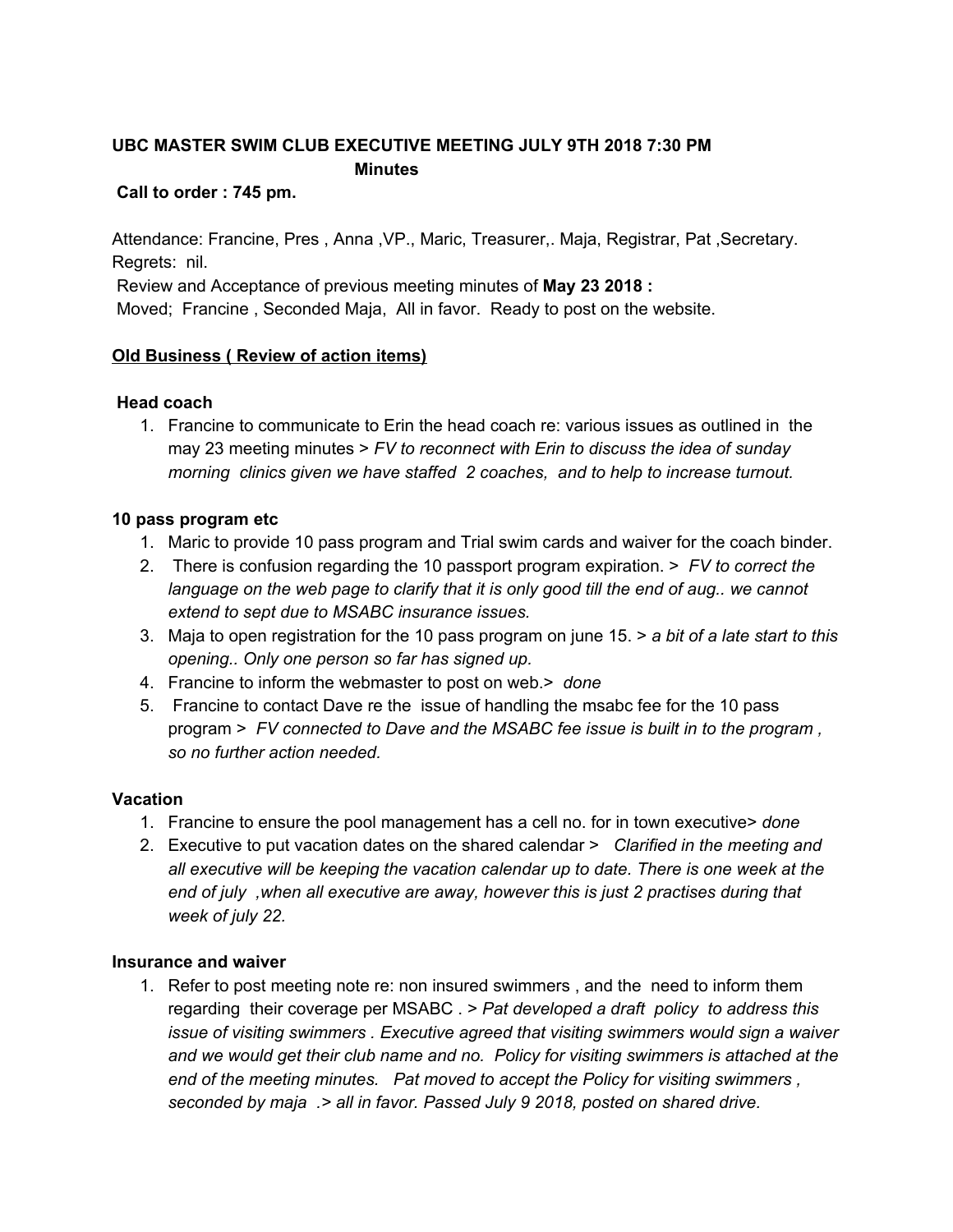#### **Facebook**

1. Francine to contact James Hooper to sort out the dual facebook pages. Etc. *James has agreed to manage our facebook account.*

## **Trial swimmers.**

1. Francine to develop a list of people who have had trial swims . still pending *FV to do and post on shared drive so as to track our trial swim program .*

## **NEW BUSINESS**

# **1. Fees for fall.**

Discussed fees for fall, Fees are set for the 2018 /2019 season as follows: 2018 /2019 Fall/Winter \$ 350 plus GST =\$ 376.50 plus MSABC FEE. \$45 2019 Winter/spring \$ 350 plus GST = \$376.50 2019 Summer \$ 250 plus GST - \$262.50 **.** Approx at 9% discount for full year membership

Full year membership  $=$  \$953 including tax and MSABC fee.

Installments by request only, and for full year memberships only , First installment \$ 500 all inclusive due Sept 1 2018 , Second installment post dated chq feb 1 2019 , \$ 453 all inclusive Full time equivalent swimmers for budget = 50 swimmers.

**Action item >** Maja to Open Registration to members by Aug 7th 2108 **Action item >** Executive will test the system prior to this date .

# **2. Bookings for fall, payment , confirmed?**

We have received the contract for our Fall booking, Pat has reviewed ,

**Action item >** Francine will also review and confirm with the pool if all is in order.

We will be paying the pool in installments as arranged.

# **3. Head Coach/ Team manager Search**

Maric has approached Maia to see if she is interested, she is only able to consider being team manager on an interim basis until we can recruit a Team manager .

**Action item >** Maric to approach Jeff Grace to see if he would like to apply as team manager. **Action item .** Maric to purchase a departing gift for Erin to thank her for her service to the club . **Action item >** Francine and Maric to meet with Erin and Maia ASAP , hopefully next week, to discuss transition plan.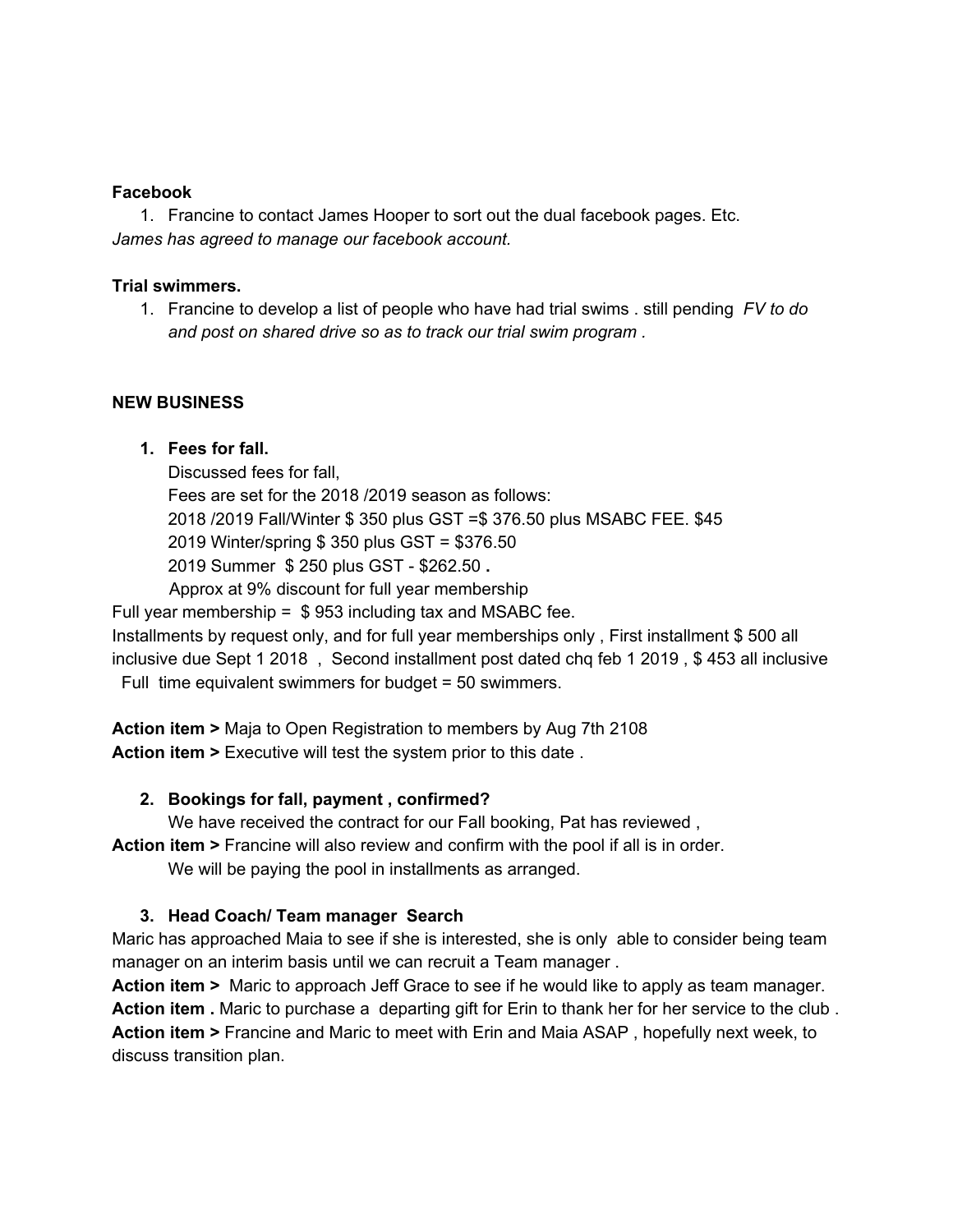# **4. Volunteering for the Mel Zajac meet.**

 Maric reported that a number of our members generously volunteered for this meet. Mel Zajac sent a thank you card to the club.

Given the confusion at this meet, it was suggested that our members be able to give them some feedback.

**Action item >** Francine will send an email out to the volunteers to facilitate their input to the meet manager.

## **5. Lane allocation and when to review for fall session .**

**Action item .>**The executive will review lane allocation one month into the fall session .

# **6. Central Park Pool lane setup.**

Maric reported that the central park pool on sunday was not setup,and not ready for us. **Action item >** Maric will send an email to the central park pool manager to express our concerns.

# **7. Quickbooks payment**

Current system of the payment been processed on one members credit account is not sustainable especially with transitions to new executive members. **Action item >** Maric to enquire about the club applying for a credit card. As some businesses will not take any other form of payment.

# **8. Trial swims.. 3? Given we have a 10 pass program ,, is this too many?** Discussion regarding the pros and cons of this.

**Action item. Deferred to next meeting.**

**9. Summer pass program , reminder ex will help to monitor swimmers.**

## **10. AGM planning , executive plans for next term.**

Maja will not be returning as the Registrar as she is on sabbatical

Maric will put his name forward for the Registrar position

Anna would like to continue as VP

Francine would like to continue as President

Pat will continue as Secretary unless someone in the club would like to put there name forward as which point she will resign.

**Action item >** members of the executive will put the word out that we are looking for a treasurer.

**Action item>** date for AGM to be determined at the next meeting, as will as plans for the AGM.

## **REPORTS OF OFFICERS**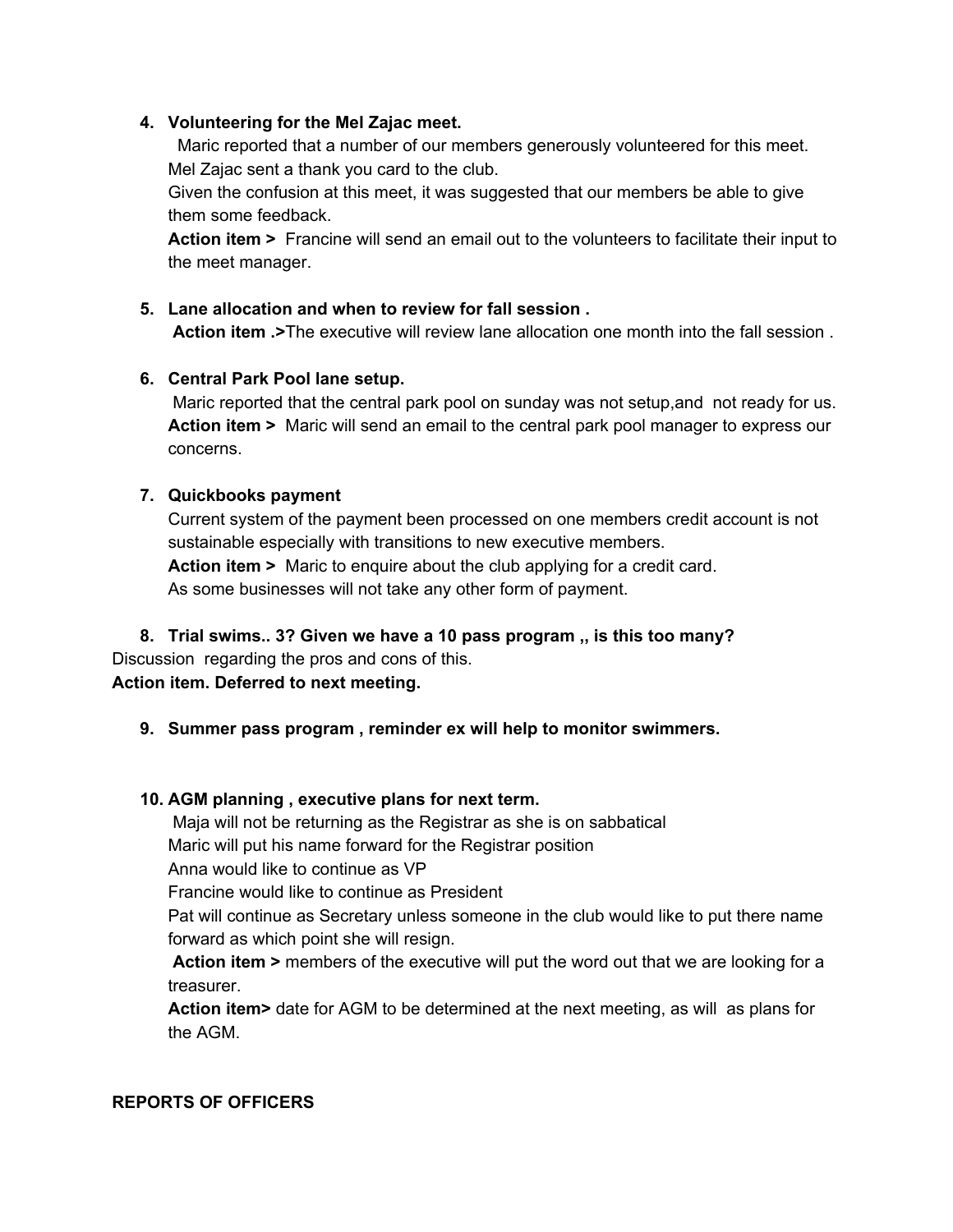## **President**

Nothing to report.

# **Vice President**

Very little correspondence the last few weeks.

## **Treasurer**

Reviewed the budget for 2018/19 based upon 50 swimmer FTE Should be on track for this season.

# **Registrar**

Total of 45 swimmers in the summer session. Only one 10 pass swimmer so far.

**Next meeting Aug 20 2018 Francine's house 730 pm.**

**Adjournment 2200 hours**